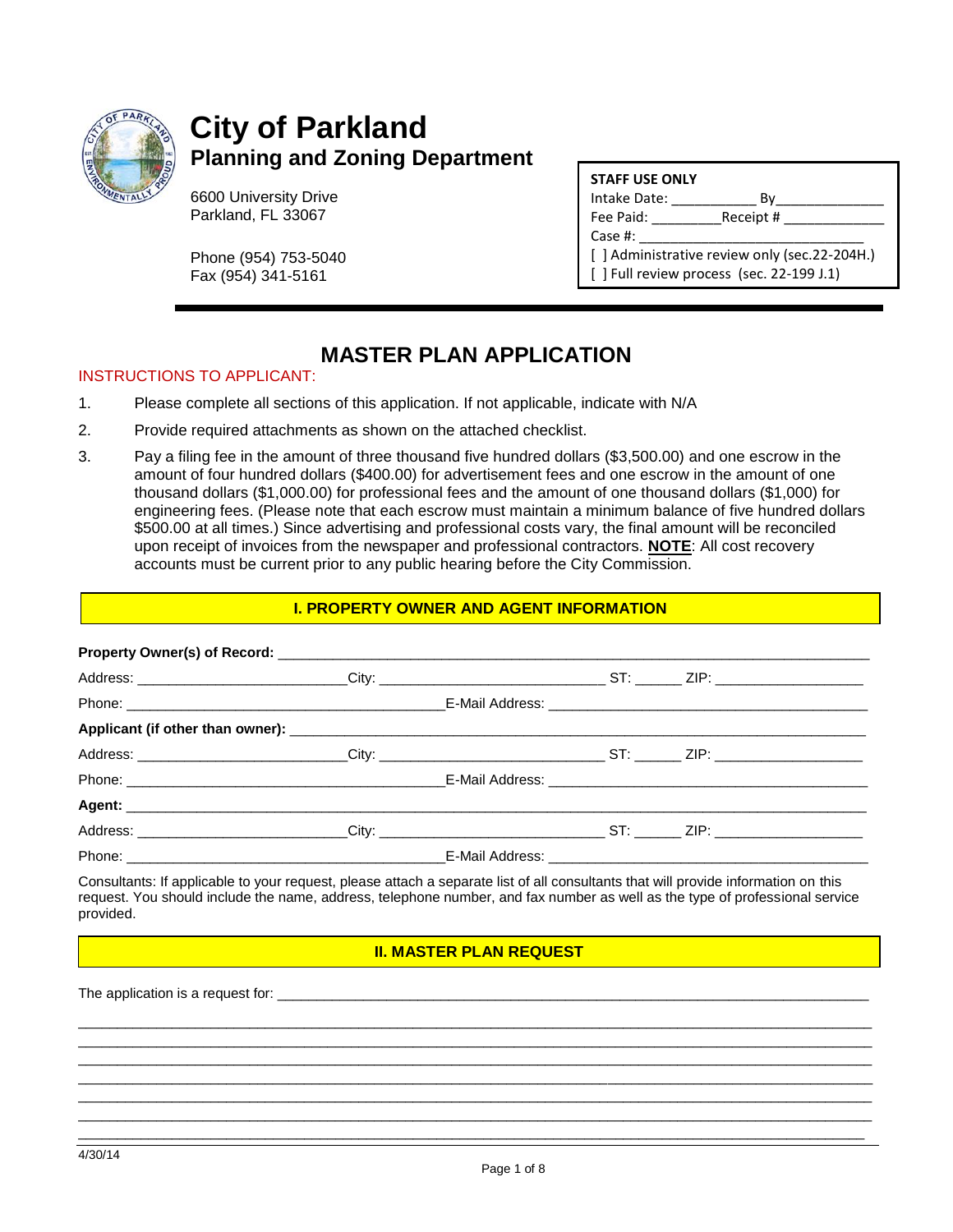#### **III. PROPERTY LOCATION**

- A. Is the subject property located within one mile of another municipality? [ ] yes [ ] no If 'yes' please specify:
- B. Folio Number: If additional folios, list on a separate sheet and attach to the application.
- Folio: [ ] [ ] - [ ] [ ] - [ ] [ ] - [ ] [ ] - [ ] [ ] - [ ] [ ] [ ] - [ ] [ ] [ ] [ ]

C. Section: \_\_\_\_\_\_\_\_\_\_ Township: \_\_\_\_\_\_\_\_\_\_ Range: \_\_\_\_\_\_\_\_\_\_\_\_ Total Acreage of Subject Property: \_\_\_\_\_\_\_\_\_\_\_\_\_\_\_\_\_

- D. Project Name:
- E. Project Address:

F. General Location Description (proximity to closest major intersection in miles or fractions thereof): \_\_\_\_\_\_\_\_\_\_

\_\_\_\_\_\_\_\_\_\_\_\_\_\_\_\_\_\_\_\_\_\_\_\_\_\_\_\_\_\_\_\_\_\_\_\_\_\_\_\_\_\_\_\_\_\_\_\_\_\_\_\_\_\_\_\_\_\_\_\_\_\_\_\_\_\_\_\_\_\_\_\_\_\_\_\_\_\_\_\_\_\_\_\_\_\_

## **IV. LAND USE AND ZONING INFORMATION**

 $\_$  ,  $\_$  ,  $\_$  ,  $\_$  ,  $\_$  ,  $\_$  ,  $\_$  ,  $\_$  ,  $\_$  ,  $\_$  ,  $\_$  ,  $\_$  ,  $\_$  ,  $\_$  ,  $\_$  ,  $\_$  ,  $\_$  ,  $\_$  ,  $\_$  ,  $\_$  ,  $\_$  ,  $\_$  ,  $\_$  ,  $\_$  ,  $\_$  ,  $\_$  ,  $\_$  ,  $\_$  ,  $\_$  ,  $\_$  ,  $\_$  ,  $\_$  ,  $\_$  ,  $\_$  ,  $\_$  ,  $\_$  ,  $\_$  ,  $\_$  ,  $\_$  ,  $\_$  ,  $\_$  ,  $\_$  ,  $\_$  ,  $\_$  ,  $\_$  ,  $\_$  ,  $\_$  ,  $\_$  ,  $\_$  ,  $\_$  ,  $\_$  ,  $\_$  ,  $\_$  ,  $\_$  ,  $\_$  ,  $\_$  ,  $\_$  ,  $\_$  ,  $\_$  ,  $\_$  ,  $\_$  ,  $\_$  ,  $\_$  ,  $\_$  ,  $\_$  ,  $\_$  ,  $\_$  ,  $\_$  ,  $\_$  ,  $\_$  ,  $\_$  ,  $\_$  ,  $\_$  ,  $\_$  ,  $\_$  ,  $\_$  ,  $\_$  ,  $\_$  ,  $\_$  ,  $\_$  ,  $\_$  ,  $\_$  ,  $\_$  ,  $\_$  ,  $\_$  ,  $\_$  ,  $\_$  ,  $\_$  ,  $\_$  ,  $\_$  ,  $\_$  ,  $\_$  ,  $\_$  ,  $\_$  ,  $\_$  ,  $\_$  ,  $\_$  ,  $\_$  ,  $\_$  ,  $\_$  ,  $\_$  ,  $\_$  ,  $\_$  ,  $\_$  ,  $\_$  ,  $\_$  ,  $\_$  ,  $\_$  ,  $\_$  ,  $\_$  ,  $\_$  ,

A. Zoning Designation: \_\_\_\_\_\_\_\_\_\_\_\_\_\_\_\_\_\_\_\_\_ Future Land Use Designation: \_\_\_\_\_\_\_\_\_\_\_\_\_\_\_\_\_\_\_\_\_\_\_\_\_\_\_\_

- B. Existing Use(s) on Property: \_\_\_\_\_\_\_\_\_\_\_\_\_\_\_\_\_\_\_\_\_\_\_\_\_\_\_\_\_\_\_\_\_\_\_\_\_\_\_\_\_\_\_\_\_\_\_\_\_\_\_\_\_\_\_\_\_\_\_\_\_\_\_\_\_\_\_
- C. Proposed Use(s): \_\_\_\_\_\_\_\_\_\_\_\_\_\_\_\_\_\_\_\_\_\_\_\_\_\_\_\_\_\_\_\_\_\_\_\_\_\_\_\_\_\_\_\_\_\_\_\_\_\_\_\_\_\_\_\_\_\_\_\_\_\_\_\_\_\_\_\_\_\_\_\_\_\_\_\_

#### **V. PROJECT HISTORY**

(List in sequence from first application to most recent – attach additional page if necessary):

| <b>Petition Number</b> | <b>Request</b> | <b>Action</b> | <b>Date</b> | <b>Resolution Number</b> |
|------------------------|----------------|---------------|-------------|--------------------------|
|                        |                |               |             |                          |
|                        |                |               |             |                          |
|                        |                |               |             |                          |
|                        |                |               |             |                          |
|                        |                |               |             |                          |
|                        |                |               |             |                          |
|                        |                |               |             |                          |
|                        |                |               |             |                          |
|                        |                |               |             |                          |
|                        |                |               |             |                          |
|                        |                |               |             |                          |
|                        |                |               |             |                          |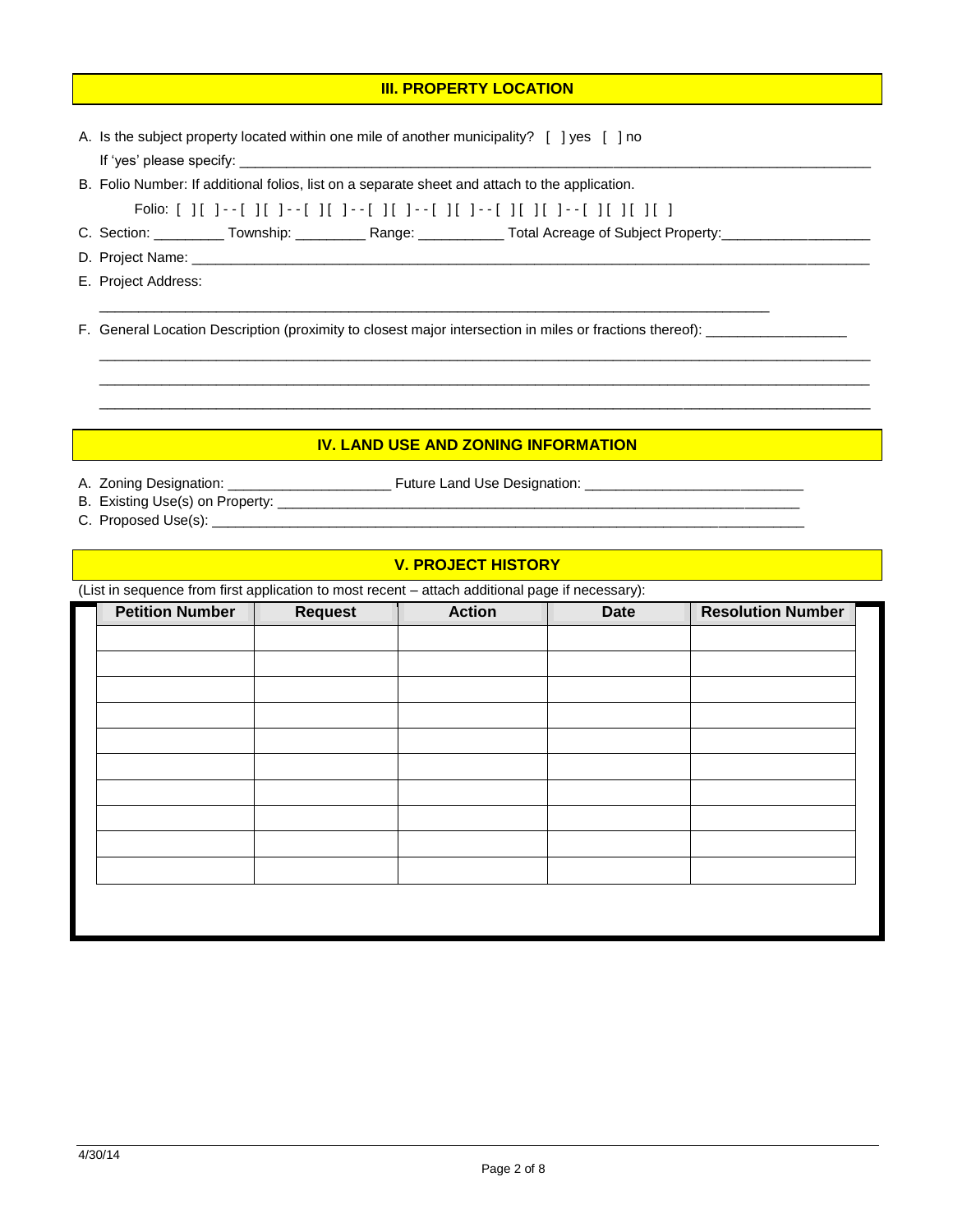#### **OWNER ACKNOWLEDGEMENT**

I/We: \_\_\_\_\_\_\_\_\_\_\_\_\_\_\_\_\_\_\_\_\_\_\_\_\_\_\_\_\_\_\_\_\_\_\_\_\_\_\_\_\_, do hereby swear/affirm that I/we am/are the owner(s) of the property

referenced in this application.

I/We certify that the above statements and the statements or showings made in any paper or plans submitted herewith are true to the best of my/our knowledge and belief. Further, I/we understand that this application, attachments and fee become part of the official record of the Planning & Zoning Department of the City of Parkland and the fee is not refundable. I/We understand that any knowingly false information given by me/us will result in the denial, revocation or administrative withdrawal of the application or permit. I/We further acknowledge that additional information may be required by the City of Parkland in order to process this application.

I/We further consent to the City of Parkland to publish, copy or reproduce any copyrighted document for any third party submitted as part of this application.

Signature(s) of Owner(s)\_\_\_\_\_\_\_\_\_\_\_\_\_\_\_\_\_\_\_\_\_\_\_\_\_\_\_\_\_\_\_\_\_\_\_\_\_\_\_\_\_\_\_\_\_\_\_\_\_\_\_\_\_\_\_\_\_\_\_

Print Name(s)

**CONSENT STATEMENT COWNER 18 COMPLET COMPLETE IF USING A COMPLEM** 

I/We, the aforementioned owner(s), do hereby give consent to \_\_\_\_\_\_\_\_\_\_\_\_\_\_\_\_\_\_\_\_\_\_\_\_\_\_\_\_\_ to act on my/our behalf to submit this application, all required material and documents, and attend and represent me/us at all meetings and public hearings pertaining to the request(s) and property I/we own described in the attached application. Furthermore, as owner(s) of the subject property, I/we hereby give consent to the party designated above to agree to all terms or conditions that may arise as part of the approval of this application for the proposed use.

Signature(s) of Owner(s)\_\_\_\_\_\_\_\_\_\_\_\_\_\_\_\_\_\_\_\_\_\_\_\_\_\_\_\_\_\_\_\_\_\_\_\_\_\_\_\_\_\_\_\_\_\_\_\_\_\_\_\_\_\_\_\_\_\_\_\_

Print Name(s)\_\_\_\_\_\_\_\_\_\_\_\_\_\_\_\_\_\_\_\_\_\_\_\_\_\_\_\_\_\_\_\_\_\_\_\_\_\_\_\_\_\_\_\_\_\_\_\_\_\_\_\_\_\_\_\_\_\_\_\_\_\_\_\_\_\_\_\_

**NOTARY** 

\_\_\_\_\_\_\_\_\_\_\_\_\_\_\_\_\_\_\_\_\_\_\_\_\_\_\_\_\_\_\_\_\_\_\_ My Commission Expires: \_\_\_\_\_\_\_\_\_\_\_\_\_\_\_\_\_\_\_

STATE OF FLORIDA COUNTY OF \_\_\_\_\_\_\_\_\_\_\_\_\_\_\_\_\_\_\_\_\_\_\_\_

The foregoing instrument was acknowledged before me this \_\_\_\_\_\_\_\_ day of \_\_\_\_\_\_\_\_, 20\_\_\_\_ by<br>Le/She is personally known to me or has produced \_\_\_\_\_\_\_\_\_\_\_\_\_\_\_\_\_\_\_\_\_\_\_\_\_\_\_\_\_\_\_\_\_\_\_\_\_\_. He/She is personally known to me or has produced \_\_\_\_\_\_\_\_\_\_\_\_\_\_\_\_\_\_\_\_\_\_\_\_\_\_\_\_\_\_\_\_\_ as identification and did/did not take an oath.

(Signature of Notary)

\_\_\_\_\_\_\_\_\_\_\_\_\_\_\_\_\_\_\_\_\_\_\_\_\_\_\_\_\_ (NOTARY'S SEAL OR STAMP)

(Name – Must be typed, printed, or stamped)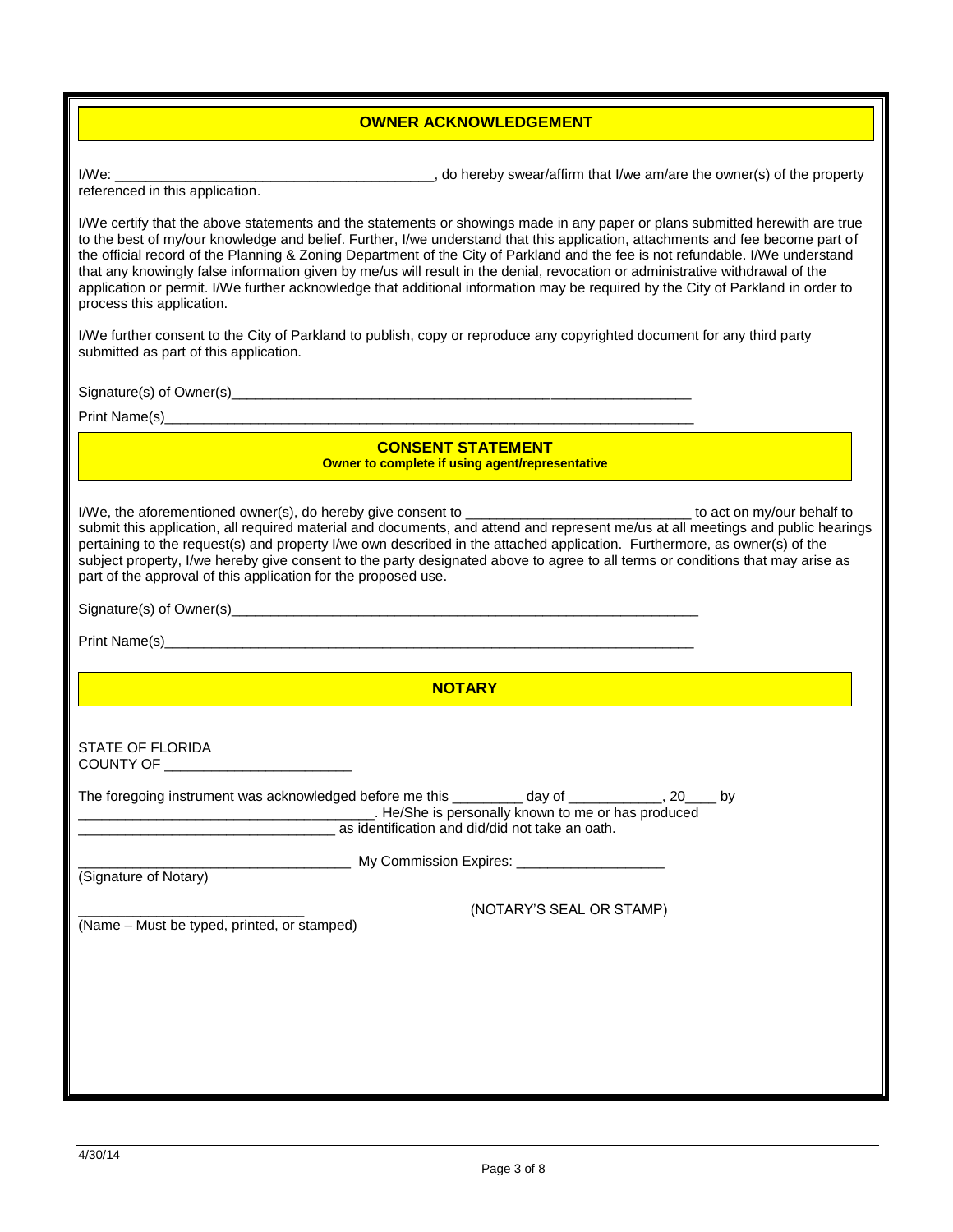

# *CITY OF PARKLAND*

*Planning and Zoning Department*

*6600 University Drive, Parkland FL 33067 (954) 753-5040 Fax (954) 341-5161*

#### **MASTER PLAN SUBMITTAL CHECKLIST (ALL PLANS NO LARGER THAN 24" x 36" WITH SCALE NOT SMALLER THAN 100' TO AN INCH)**

### *I. GENERAL*

| <b>YES</b><br>$\Box$ | <b>PLEASE CHECK</b><br>NΟ<br>П | N/A<br>П      | a.       |
|----------------------|--------------------------------|---------------|----------|
| $\Box$<br>$\Box$     | □<br>$\Box$                    | □<br>$\Box$   | b.<br>c. |
| $\Box$               | □                              | □             | d.       |
| □<br>П               | $\Box$<br>ר ו                  | $\Box$<br>ן ו | e.<br>f. |
|                      |                                |               |          |

- *a. An original completed application and seven (7) copies of the completed application signed by owner, agent and/or applicant. Agent's authorization or power of attorney must be attached if applicant is other than owner.*
- *b. Required application fees.*
- *c. Eight (8) copies of a warranty deed including property control number or folio number and legal description of the property.*
- *d. Copies of all Resolutions/Ordinances affecting the property.*
- Legal description of property (8.5' X 14' with 1' margins) on disc (word format)

*f. A notification radius map, list of all owners (in excel spreadsheet) within a 500 foot radius of boundary lines of the subject property from the most recent tax roll information as provided by the Broward Property Appraiser's Office and executed affidavit signed by person responsible for preparing these documents.* 

| <b>YES</b> | <b>PLEASE CHECK</b><br><b>NO</b> | N/A    |   |
|------------|----------------------------------|--------|---|
| $\Box$     | □                                | $\Box$ | a |
|            |                                  |        |   |
| $\Box$     | $\Box$                           | $\Box$ | b |
| $\Box$     | $\Box$                           | $\Box$ | c |
|            |                                  |        |   |
| $\Box$     | $\Box$                           | $\Box$ | d |
| □          | □                                | $\Box$ | e |
|            |                                  |        |   |

- *II. Survey*
- *a. Eight (8) signed and sealed surveys (not more than a year old) including any and all easements of record (reference by OR Book and page, prepared by a surveyor registered in the State of Florida) including major public or private canals, rights-ofway, and overhead or underground easements.*
- *b. Provide numbers of acres, rounded to the nearest one-tenth (1/10) acre.*
- *Existing principal structures on the site and of properties within 300' of the site.*
- *d. Lakes or bodies of water on the site.*
- *Principal vehicular access points.*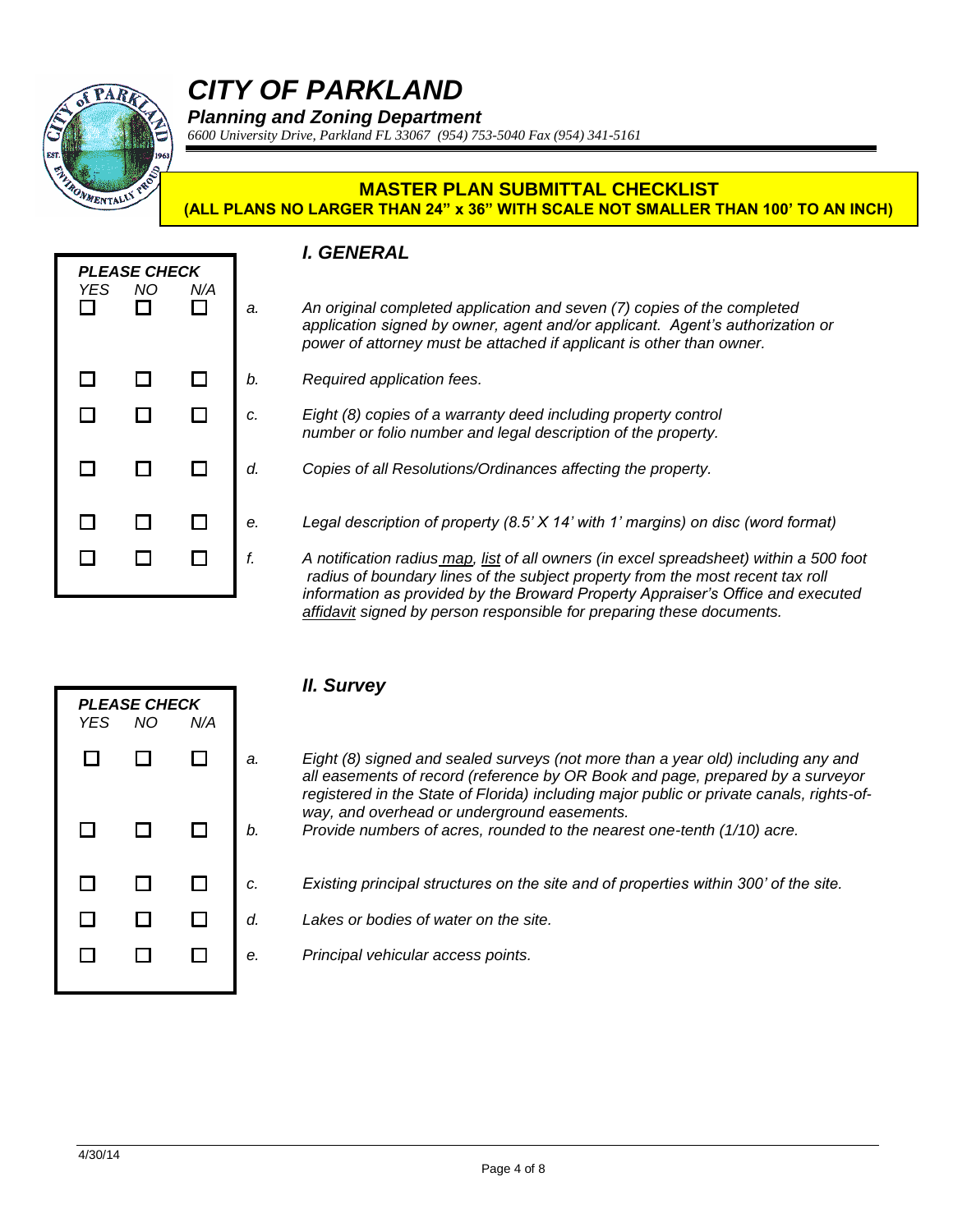|                                                       |  |        |                                                                        | <b>III. MASTER PLAN</b>                                                                                                                                                                                                                                                                                                                                                                                                                                                                                                                                                                                                                                                                                                                                                                                                                                                                                          |
|-------------------------------------------------------|--|--------|------------------------------------------------------------------------|------------------------------------------------------------------------------------------------------------------------------------------------------------------------------------------------------------------------------------------------------------------------------------------------------------------------------------------------------------------------------------------------------------------------------------------------------------------------------------------------------------------------------------------------------------------------------------------------------------------------------------------------------------------------------------------------------------------------------------------------------------------------------------------------------------------------------------------------------------------------------------------------------------------|
| <b>PLEASE CHECK</b><br><b>NO</b><br><b>YES</b><br>N/A |  |        | (No larger than 24" x 36" with scale not smaller than 100' to an inch) |                                                                                                                                                                                                                                                                                                                                                                                                                                                                                                                                                                                                                                                                                                                                                                                                                                                                                                                  |
| $\mathbf{I}$                                          |  | $\Box$ | a.                                                                     | Scale (graphic and written), date, north arrow, vicinity sketch, project<br>name, revision dates on each drawing, if multiple sheets provide<br>page numbers and clearly identify match lines.                                                                                                                                                                                                                                                                                                                                                                                                                                                                                                                                                                                                                                                                                                                   |
|                                                       |  | $\Box$ | b.                                                                     | A computerized copy on disc.                                                                                                                                                                                                                                                                                                                                                                                                                                                                                                                                                                                                                                                                                                                                                                                                                                                                                     |
|                                                       |  | $\Box$ | c.                                                                     | Location Map- clearly showing the location of the property in relation<br>to existing roads and landmarks, including at least one north-south<br>and one east-west thoroughfare plan road (reduce sketch of master<br>plan for site developments in Planned Development).                                                                                                                                                                                                                                                                                                                                                                                                                                                                                                                                                                                                                                        |
|                                                       |  |        | d.                                                                     | Name, address and telephone number of the developer, along with<br>the name and address of the engineer, surveyor, planner and/or<br>other professional consultant(s) responsible for the plan, plat and<br>supporting documents.                                                                                                                                                                                                                                                                                                                                                                                                                                                                                                                                                                                                                                                                                |
|                                                       |  |        | е.                                                                     | Written legal description, including Section, Township, Range and<br>parcel, tract, plat name or number (as shown on master plan if a<br>Planned Development).                                                                                                                                                                                                                                                                                                                                                                                                                                                                                                                                                                                                                                                                                                                                                   |
|                                                       |  |        | f.                                                                     | Tabular Project Data (total number acres, gross density for the entire<br>project and for each separate pod, number of individual development pods,<br>number and type of dwelling units (total and by each pod), civic sites by<br>number of acres and whether private/public, percentage and number of<br>acres of open space, percentage and number of total and minimum acres of<br>common space required for the entire site and for each pod developed,<br>percentage and number of acres of lakes and waterways, percentage and<br>number of acres of preserves, percentage and number of acres of<br>recreation, percentage and number of acres of public right-of-way and<br>whether private/public, Parkland zoning case number, existing and<br>proposed zoning and land use designation, pervious/impervious area, total gross<br>density, total gross density by pod and type of use and ownership. |
|                                                       |  |        | g.                                                                     | Provide proposed individual development pods.                                                                                                                                                                                                                                                                                                                                                                                                                                                                                                                                                                                                                                                                                                                                                                                                                                                                    |
|                                                       |  |        | h.                                                                     | Proposed vehicular and non-vehicular circulation including but not limited<br>to major roadways, principal vehicular access points, and location (generalized)<br>pedestrian and bicycle path detail, and signage, if applicable.                                                                                                                                                                                                                                                                                                                                                                                                                                                                                                                                                                                                                                                                                |
|                                                       |  |        | i.                                                                     | Location of sites to be dedicated for public use including but not limited to<br>schools, parks, or other public facility.                                                                                                                                                                                                                                                                                                                                                                                                                                                                                                                                                                                                                                                                                                                                                                                       |
|                                                       |  |        | j.                                                                     | Location of major private recreational amenities including but not limited to<br>golf courses, tennis courts, private parks, club houses, swimming pools,<br>and similar features.                                                                                                                                                                                                                                                                                                                                                                                                                                                                                                                                                                                                                                                                                                                               |
|                                                       |  |        | k.                                                                     | Comprehensive plan, existing land use and zoning designation of the site and of<br>properties within 300' of the site.                                                                                                                                                                                                                                                                                                                                                                                                                                                                                                                                                                                                                                                                                                                                                                                           |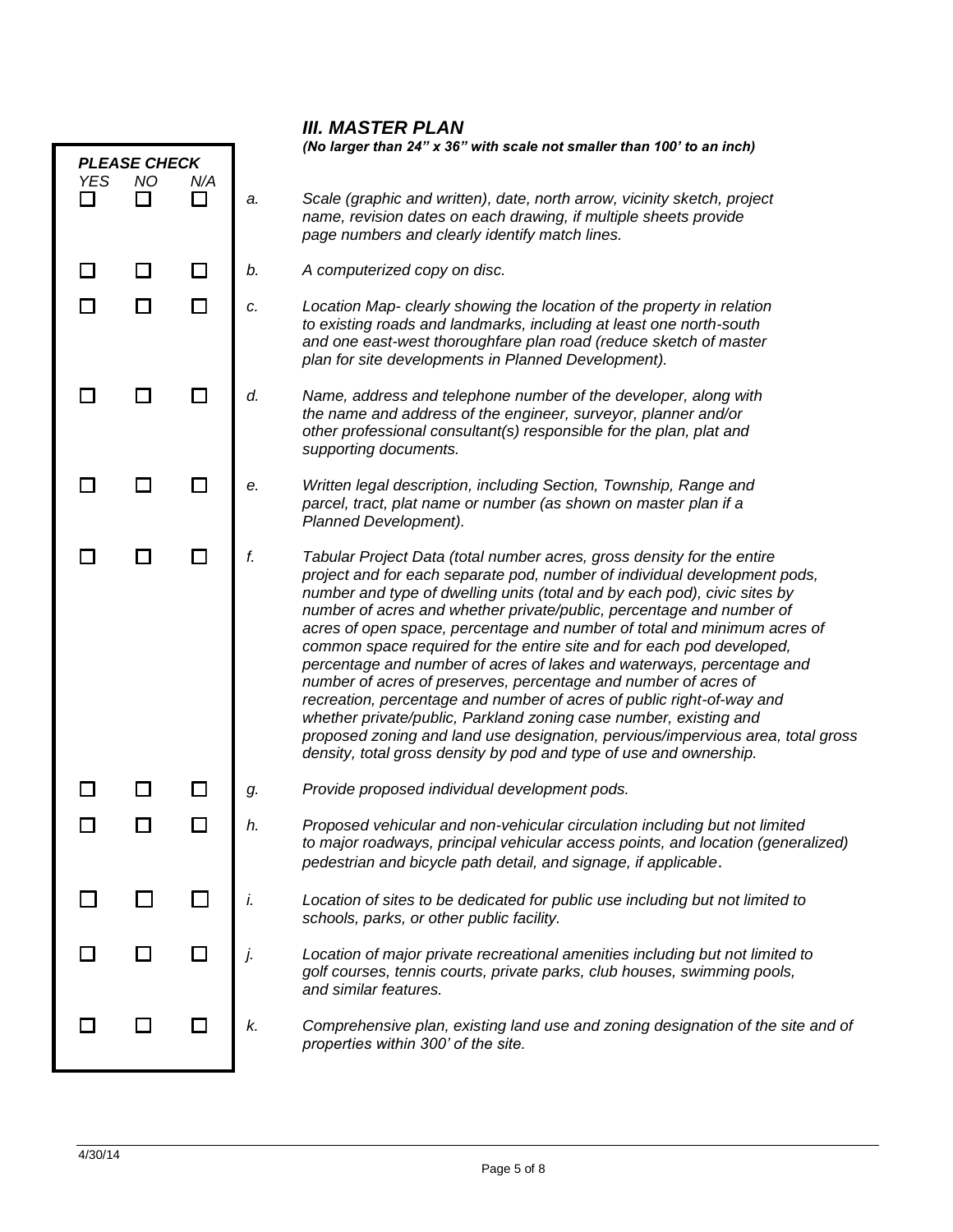|  |   | I. | Provide major easements, or right-of-way for public utilities, canals, and<br>similar improvements, and any easements or rights-of-way proposed to be<br>abandoned.                                                                                                                                                                                                                                                                               |
|--|---|----|---------------------------------------------------------------------------------------------------------------------------------------------------------------------------------------------------------------------------------------------------------------------------------------------------------------------------------------------------------------------------------------------------------------------------------------------------|
|  |   | m. | Provide master sign plan including but not limited to the following: location<br>of signs, size and orientation of signs, types of signs (entry feature, entrance and<br>directional), architectural elevations (sign design, content, dimensions, materials<br>and colors), statement of consistency with the City's sign regulations, and typical<br>landscaping (type of trees, shrubs and ground cover associated with the proposed<br>sign). |
|  |   | n. | Provide estimated square footage of commercial or non-residential uses<br>and dimensions, and acreage of out parcels.                                                                                                                                                                                                                                                                                                                             |
|  |   | 0. | Location of lots including dimensions (size, width and depth), maximum<br>building coverage, minimum open space per lot, maximum buildable area, building<br>setbacks and/or separation (front, side, side corner, rear, garage and<br>second floor), maximum building height (feet and number of stories), and<br>minimum accessory setbacks (pools, screen enclosures, sheds, detached<br>garages).                                             |
|  |   |    |                                                                                                                                                                                                                                                                                                                                                                                                                                                   |
|  |   | p. | Provide typical lake cross sections and slopes.                                                                                                                                                                                                                                                                                                                                                                                                   |
|  | П | q. | Location and acreage of institutional and other allowable nonresidential<br>uses.                                                                                                                                                                                                                                                                                                                                                                 |
|  | П | r. | Provide conceptual architectural styles and conceptual colored building<br>elevations, color palettes and typical materials to be utilized.                                                                                                                                                                                                                                                                                                       |
|  | П | S. | Provide elevations of common elements, including walls, clubhouses, entry<br>features and similar features.                                                                                                                                                                                                                                                                                                                                       |
|  | П | t. | Overall phasing plan including residential and nonresidential parcels,<br>number of dwelling units, and nonresidential uses and square feet.                                                                                                                                                                                                                                                                                                      |
|  |   | u. | Conceptual drainage plan signed and sealed by a Florida Registered<br>engineer.                                                                                                                                                                                                                                                                                                                                                                   |
|  |   | v. | Proposed alignment of State, County, or City roads.                                                                                                                                                                                                                                                                                                                                                                                               |

٠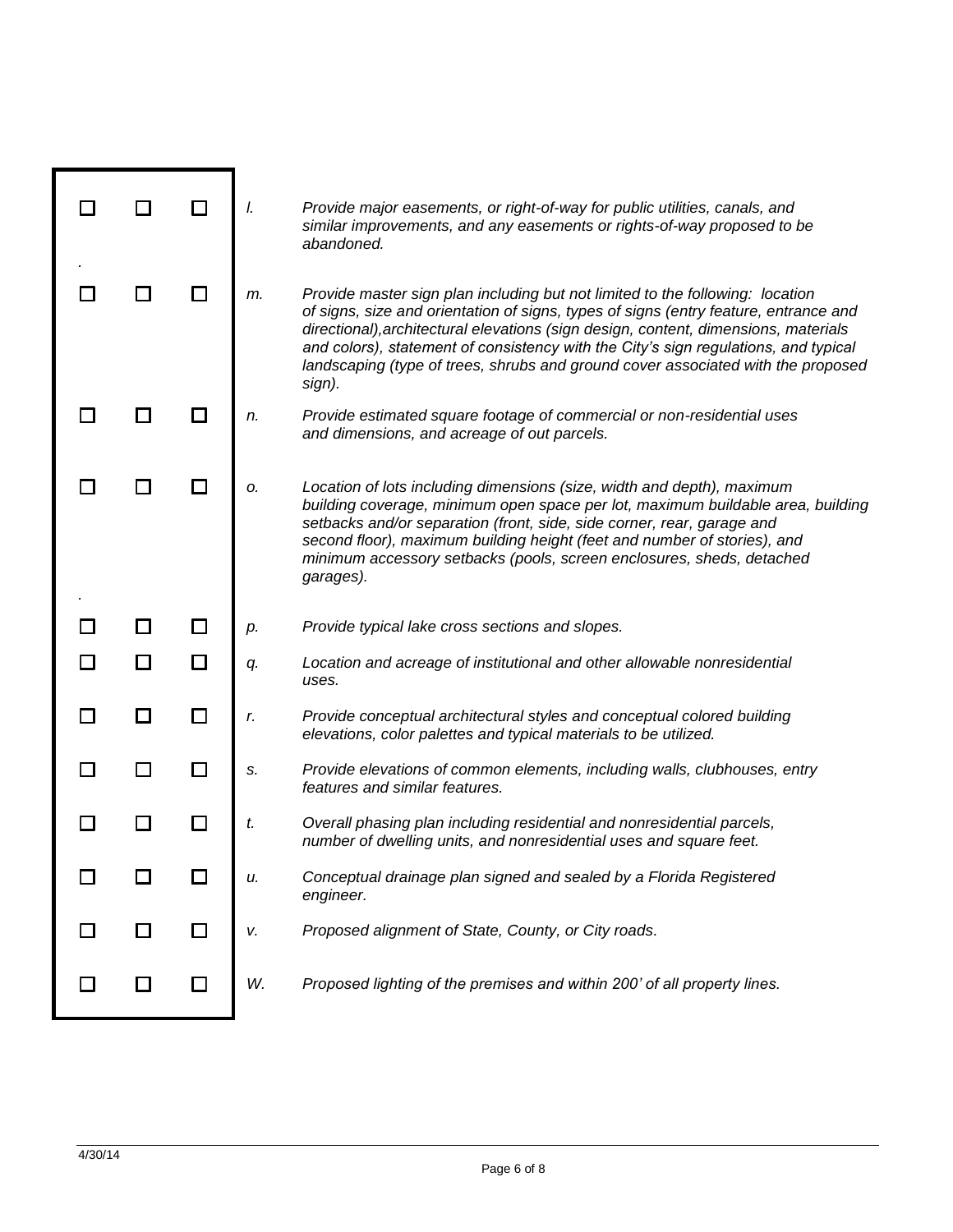- *PLEASE CHECK YES NO N/A* □  $\Box$  $\Box$  $\Box$  $\Box$  $\Box$  $\Box$  $\Box$  $\Box$  $\Box$  $\Box$  $\Box$  $\Box$ 
	- *a. Location, size and specification of all proposed landscaping signed, sealed and prepared by a Florida Registered Professional.*
	- *b. Clear sight distances.*
	- *c. Irrigation.*
	- *d. Provide survey reflecting existing natural features, such as topography, trees and other vegetation including indication of significant native vegetation stands and those portions that will be preserved.*
	- *e. Location of mechanical fixtures, fire hydrants, light poles, if applicable.*

### *VI. TRAFFIC ANALYSIS*

*a. Three (3) copies of Traffic Impact Analysis addressing at minimum: additional roadway needs, intersection improvements, traffic control devices, future right of way dedications, distribution and assignment of traffic.*

|            | <b>PLEASE CHECK</b> |     |   |
|------------|---------------------|-----|---|
| <b>YES</b> | NO                  | N/A | ć |
|            | l 1                 |     | ŀ |
|            |                     |     |   |

*PLEASE CHECK Yes No N/A*

П

 $\Box$ 

 $\Box$ 

### *VII. OTHER (Ten Copies)*

- *a. Provide environmental assessment.*
- *b. Provide Impact Analysis Report pursuant to section 22-202 in Code of Ordinances.*